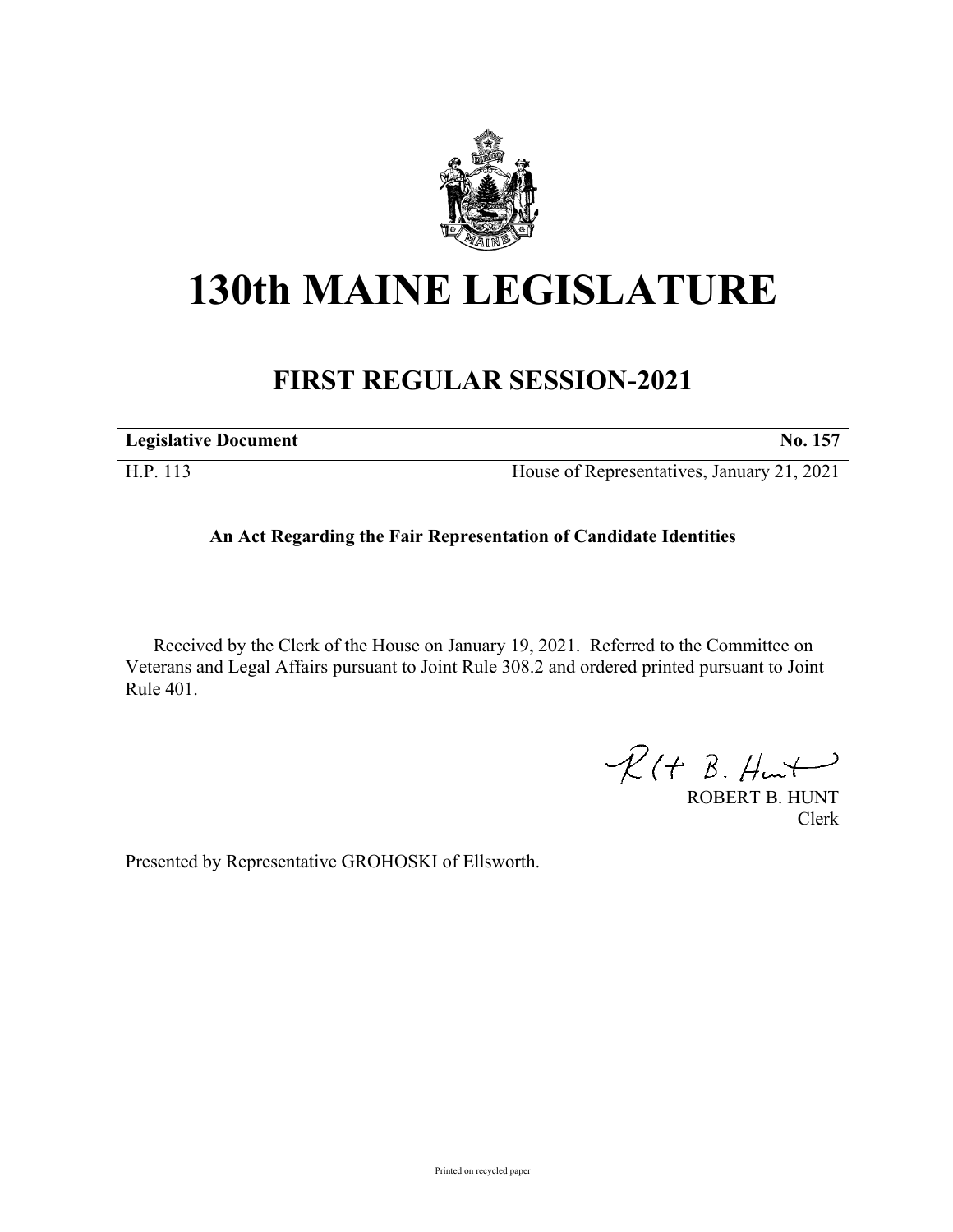| 1              | Be it enacted by the People of the State of Maine as follows:                                     |
|----------------|---------------------------------------------------------------------------------------------------|
| $\overline{2}$ | Sec. 1. 21-A MRSA §1001, sub-§1-B is enacted to read:                                             |
| 3              | <b>1-B.</b> Candidate's authorized political committee. "Candidate's authorized political         |
| $\overline{4}$ | committee" means the political committee authorized by the candidate under section                |
| 5              | 1013-A, subsection 1, paragraph B to promote the candidate's election.                            |
| 6              | Sec. 2. 21-A MRSA §1004-A, sub-§5, as amended by PL 2005, c. 301, §6, is                          |
| 7              | further amended to read:                                                                          |
| 8              | 5. Material false statements statement in documents filed with commission. A                      |
| 9              | person that makes a material false statement in or that makes a statement that includes a         |
| 10             | material misrepresentation in a document that is required to be submitted to the                  |
| 11             | commission, or that is submitted in response to a request by the commission, may be               |
| 12             | assessed a penalty not to exceed \$5,000.                                                         |
| 13             | Sec. 3. 21-A MRSA §1004-A, sub-§6 is enacted to read:                                             |
| 14             | <b>6. False statement of incumbency.</b> A candidate or a candidate's authorized political        |
| 15             | committee that violates section 1014-C, subsection 2 or 3 directly or through an agent may        |
| 16             | be assessed a penalty not to exceed \$5,000.                                                      |
| 17             | Sec. 4. 21-A MRSA §1004-A, 2nd ¶, as amended by PL 2009, c. 302, §1, is further                   |
| 18             | amended to read:                                                                                  |
| 19             | When the commission has reason to believe that a violation has occurred, the                      |
| 20             | commission shall provide written notice to the candidate, candidate's authorized political        |
| 21             | committee, party committee, political action committee, committee treasurer or other              |
| 22             | respondent and shall afford them an opportunity to appear before the commission before            |
| 23             | assessing any penalty. In determining any penalty under subsections 3, 4 and, 5 and 6, the        |
| 24             | commission shall consider, among other things, the level of intent to mislead, the penalty        |
| 25             | necessary to deter similar misconduct in the future and the harm suffered by the public           |
| 26             | from the incorrect disclosure <u>or false statement</u> . A final determination by the commission |
| 27             | may be appealed to the Superior Court in accordance with Title 5, chapter 375, subchapter         |
| $28\,$         | 7 and the Maine Rules of Civil Procedure, Rule 80C.                                               |
| 29             | Sec. 5. 21-A MRSA §1014-C is enacted to read:                                                     |
| 30             | §1014-C. False statement of incumbency                                                            |
| 31             | 1. Communication defined. For purposes of this section, "communication" includes                  |
| 32             | the communications described in section 1014, subsections 1, 2 and 2-A and includes the           |
| 33             | communications described in section 1014, subsection 6, paragraphs A to E.                        |
| 34             | 2. Use of term "reelect". A candidate and a candidate's authorized political committee            |
| 35             | may not, directly or through an agent, finance or authorize a communication that uses the         |
| 36             | term "re-elect" or "reelect" in relation to the nomination or election of that candidate to       |
| 37             | office unless the candidate holds that office at the time the communication is made.              |
| 38             | <b>3.</b> Use of office title. A candidate and a candidate's authorized political committee       |
| 39             | may not, directly or through an agent, finance or authorize a communication that names or         |
| 40             | identifies the candidate using the title of the office to which the candidate seeks nomination    |
| 41             | or election unless the candidate holds that office at the time the communication is made.         |